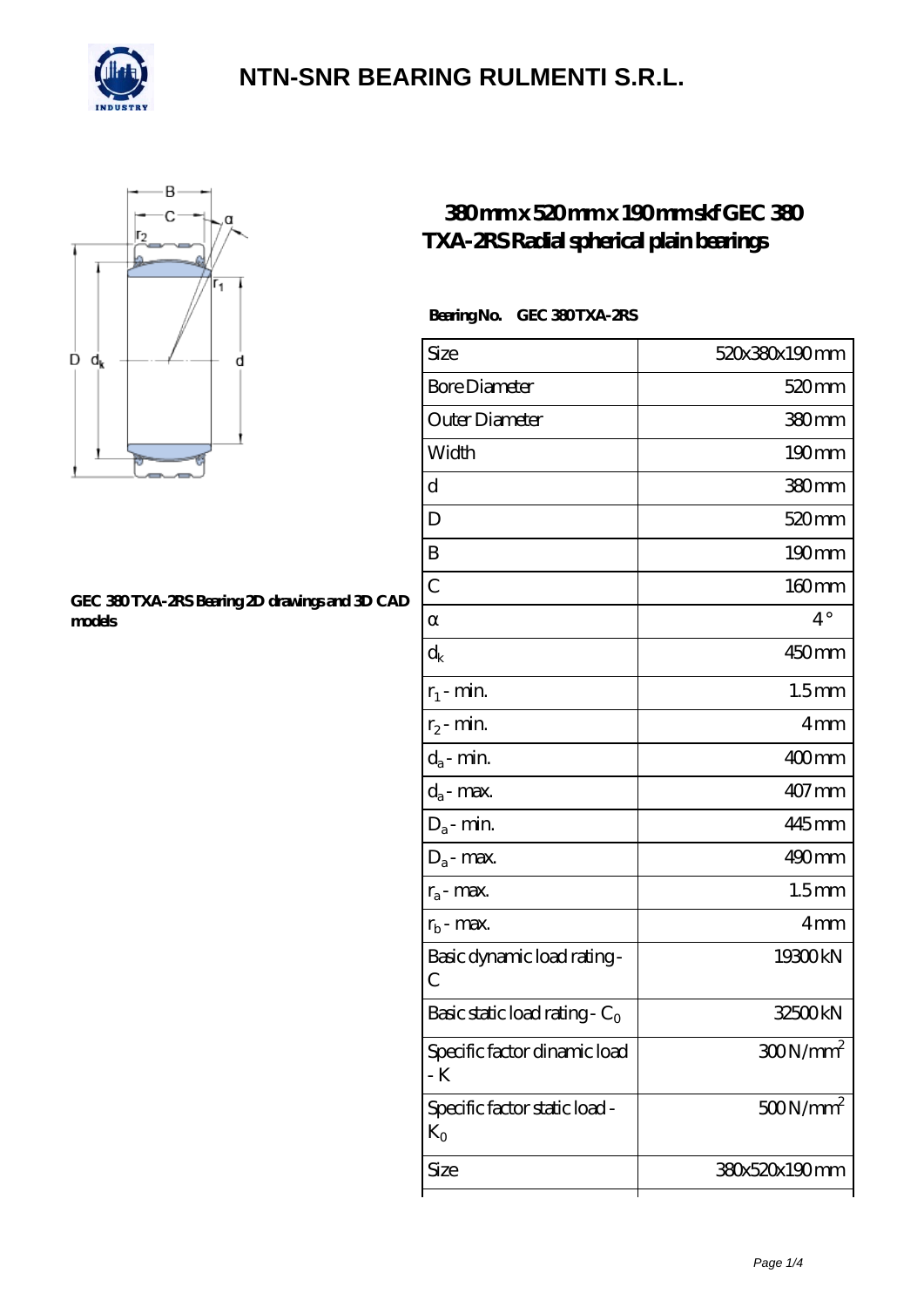

| <b>Bore Diameter</b>                   | 380mm                                |
|----------------------------------------|--------------------------------------|
| Outer Diameter                         | 520 <sub>mm</sub>                    |
| Width                                  | $190 \text{mm}$                      |
| d                                      | 380mm                                |
| D                                      | 520 <sub>mm</sub>                    |
| B                                      | $190 \text{mm}$                      |
| $\overline{C}$                         | $160$ mm                             |
|                                        | $4^\circ$                            |
| $\mathrm{d}_{\mathrm{k}}$              | 450mm                                |
| $r_1$ - min.                           | 1.5 <sub>mm</sub>                    |
| $r_2$ - min.                           | 4mm                                  |
| $d_a$ - min.                           | 400mm                                |
| $d_a$ - max.                           | 407 mm                               |
| $D_a$ - min.                           | 445mm                                |
| $D_a$ - max.                           | $490$ <sub>mm</sub>                  |
| $r_a$ - max.                           | 1.5 <sub>mm</sub>                    |
| $r_{b}$ - max.                         | 4 <sub>mm</sub>                      |
| Basic dynamic load rating-<br>С        | 19300kN                              |
| Basic static load rating - $C_0$       | 32500kN                              |
| Specific factor dinamic load<br>- K    | $300N/mm^2$                          |
| Specific factor static load -<br>$K_0$ | $500N/mm^2$                          |
| Category                               | Spherical Plain Bearings -<br>Radial |
| Inventory                              | 00                                   |
| Manufacturer Name                      | <b>SKF</b>                           |
| Minimum Buy Quantity                   | N/A                                  |
| Weight / Kilogram                      | 137.5                                |
| Product Group                          | <b>BO4264</b>                        |
| Self Aligning                          | Yes                                  |
| Rolling Element                        | Spherical Plain                      |
|                                        |                                      |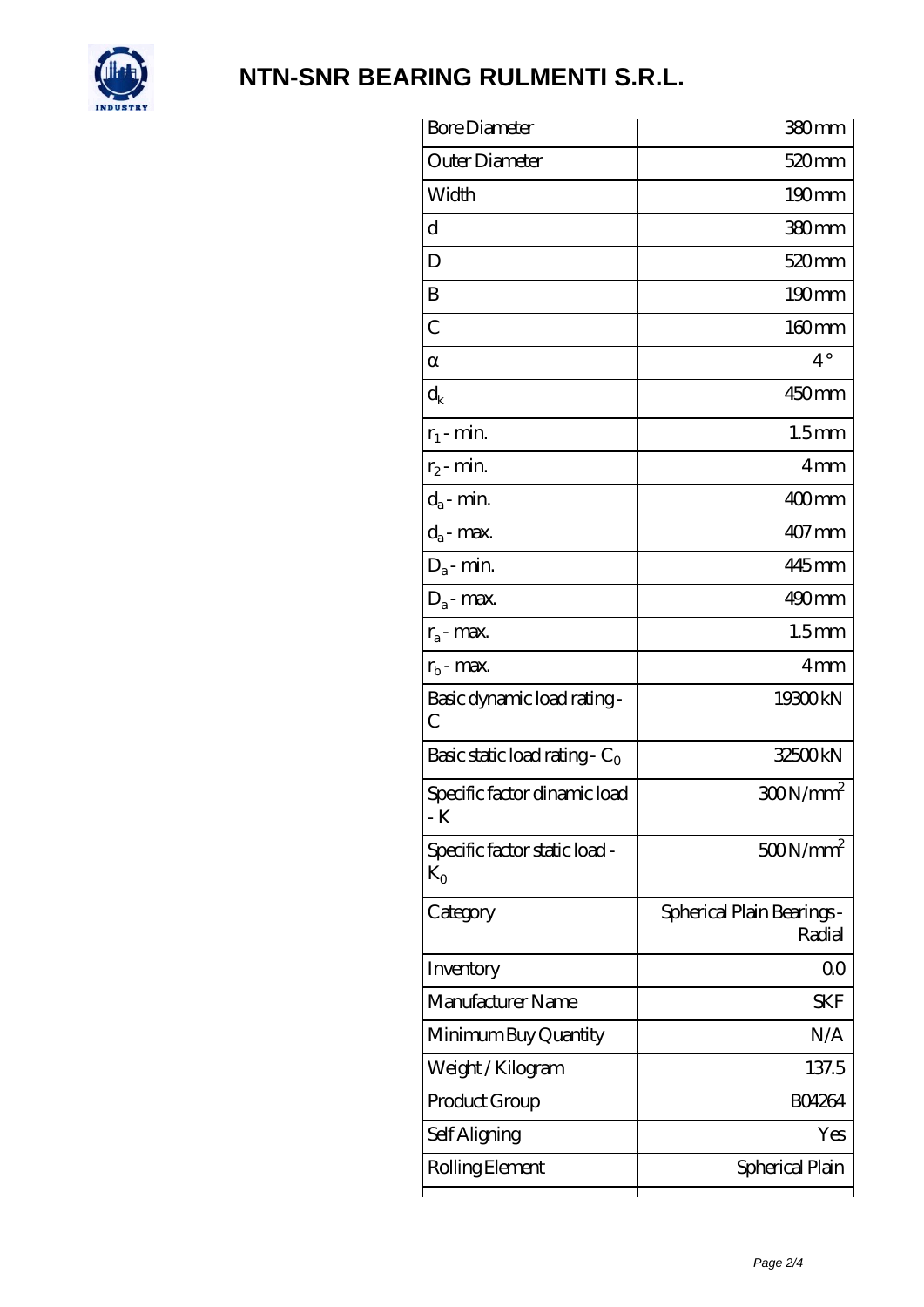

| Material - Outer Member                         | <b>Steel</b>                                                                                                                                                                      |
|-------------------------------------------------|-----------------------------------------------------------------------------------------------------------------------------------------------------------------------------------|
| Material - Ball                                 | Steel                                                                                                                                                                             |
| Material - Liner                                | Teflon                                                                                                                                                                            |
| Relubricatable                                  | No                                                                                                                                                                                |
| Enclosure                                       | 2Seals                                                                                                                                                                            |
| Other Features                                  | 2 Piece   Axially Split Outer<br>Ring   Chrome Plated Ball  <br>Self Lubricating   Double<br>Lip Seals                                                                            |
| Long Description                                | 380MM Bore: 160MM<br>Housing Width; 520MM<br>Outside Diameter; Spherical<br>Plain; Steel Outer Member;<br>Steel Ball; Teflon Liner;<br>190MM Overall Width; Not<br>Relubricatable |
| Inch - Metric                                   | Metric                                                                                                                                                                            |
| Category                                        | Plain Bearings Spherical<br>Radial                                                                                                                                                |
| <b>UNSPSC</b>                                   | 31171515                                                                                                                                                                          |
| Harmonized Tariff Code                          | 8483308070                                                                                                                                                                        |
| Noun                                            | Bearing                                                                                                                                                                           |
| Keyword 3                                       | Spherical                                                                                                                                                                         |
| Keyword String                                  | Plain Spherical Radial                                                                                                                                                            |
| Manufacturer URL                                | http://www.skf.com                                                                                                                                                                |
| Manufacturer Item Number                        | GEC 380TXA-2RS                                                                                                                                                                    |
| Weight/LBS                                      | 275578                                                                                                                                                                            |
| Outside Diameter                                | 20.472 Inch   520 Millimeter                                                                                                                                                      |
| Overall Width                                   | 7.48Inch   190Millimeter                                                                                                                                                          |
| Bore                                            | 14961 Inch   380 Millimeter                                                                                                                                                       |
| Housing Width                                   | 6.299 Inch   160 Millimeter                                                                                                                                                       |
| Lubricant                                       | Maintenance free - dry<br>lubrication                                                                                                                                             |
| Design (sliding contact<br>surface combination) | Steel/PTFE fabric                                                                                                                                                                 |
| Sealing solution                                | Double-lip seals                                                                                                                                                                  |
|                                                 |                                                                                                                                                                                   |